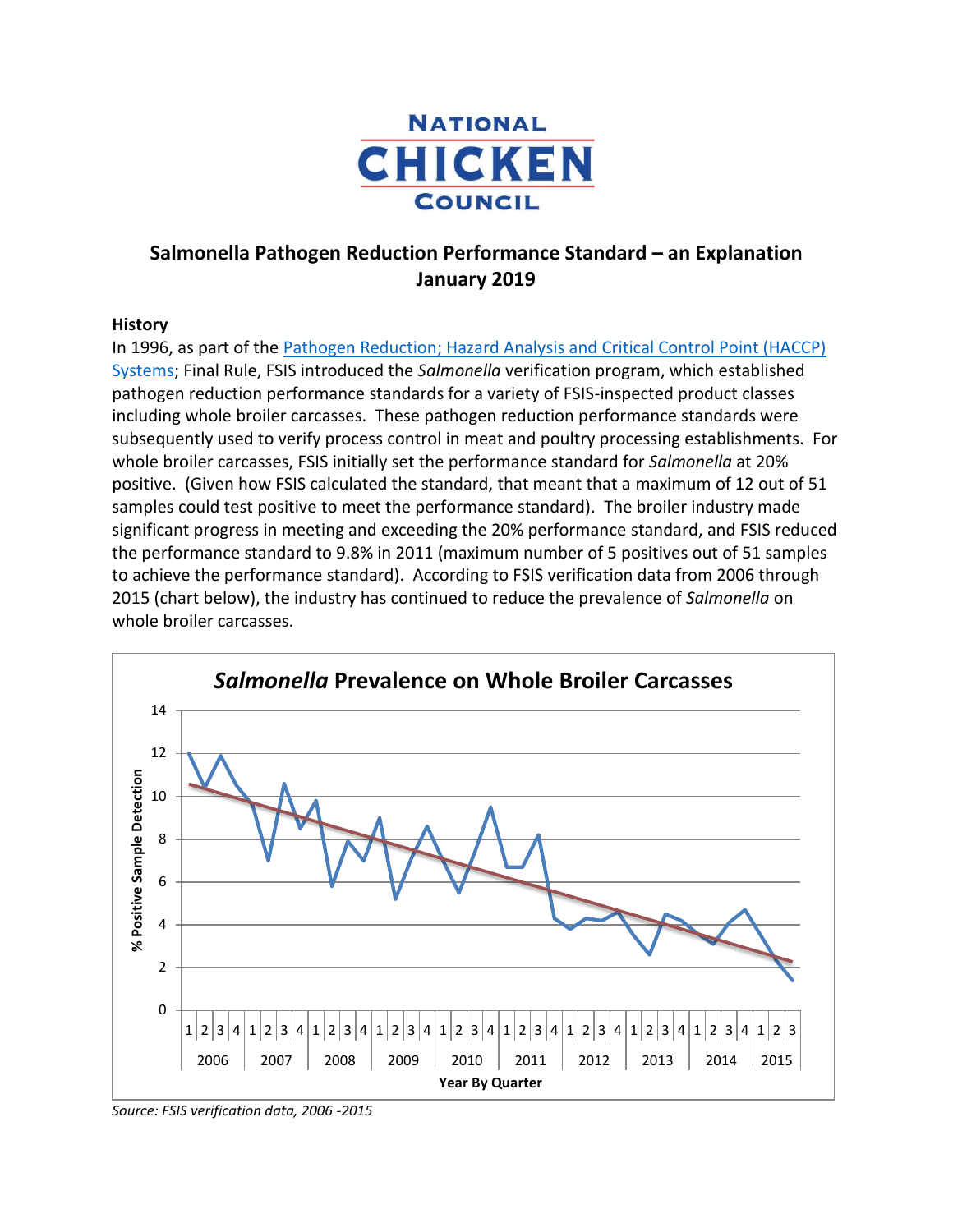## **What is a Performance Standard?**

A performance standard is a metric that FSIS uses to evaluate potential presence of pathogens on poultry and other FSIS-regulated products. In the case for poultry, the pathogen is *Salmonella*. Although *Salmonella* is not an adulterant on raw poultry and all *Salmonella* is destroyed by cooking poultry to an internal temperature of 165°F, FSIS and the chicken industry are committed to reducing and controlling *Salmonella* on raw chicken. Potential *Salmonella* presence can be minimized with the use of proper sanitary dressing procedures, maintaining process control, and by the use of antimicrobial interventions during the production process. The performance standard metric determines only whether *Salmonella* is present or absent on the whole broiler carcass. It does not indicate how much *Salmonella* is present. In many cases the test can pick up a single cell of *Salmonella*, which would still result in a positive test. In addition, this metric does not determine which serotype of *Salmonella* may be present on the whole broiler carcass. According to the **Centers for Disease Control** (CDC), there are more than 2,500 serotypes for *Salmonella*, and of those less than 100 account for most human infections (from food as well as other sources). This does not mean that the presence of *Salmonella* is not taken seriously; it simply means that not all *Salmonella* are the same.

## **FSIS Sampling**

FSIS samples (up to once a week) whole broiler carcasses, chicken parts (breast, wing, leg), and ground chicken for *Salmonella* at processing establishments to monitor an establishment's process control over time. Whole broiler carcasses, chicken parts, and ground chicken all have their own separate performance standards (see below). Not only does FSIS take samples of whole broiler carcasses, chicken parts, and ground chicken, but the establishments themselves perform the same tests but at a much greater frequency. In fact, many establishments take well over 50 to 100 times more samples than does FSIS to ensure they are maintaining process control. Per FSIS regulations, broiler establishments are to take one paired whole broiler carcass sample for every 22,000 birds and establish processes to demonstrate process control. As a result, an establishment processing 1,000,000 birds per week would take 45 paired whole broiler carcass samples per week (90 samples total per week) compared to one sample per week by FSIS.

Testing alone does not ensure the safety of chicken. Testing is only one tool in the food safety toolbox, and it's not even the main tool. Establishments employ dozens of intervention strategies as part of their food safety program including rigorous sanitation practices, good employee hygiene practices, sanitary dressing of the chickens, various rinses and washes that cleanse the chicken to reduce any potential foodborne pathogens or bacteria, and keeping the meat at the proper cool temperature. Microbiological tests are then conducted on chicken products by both the company and FSIS to help ensure that food safety systems are working properly. All chicken is safe if it is cooked to an internal temperature of 165°F.

## **FSIS Categories**

FSIS uses its *Salmonella* sampling results to assess an establishment's performance based on a three-category system. Establishments performing at or below half of the performance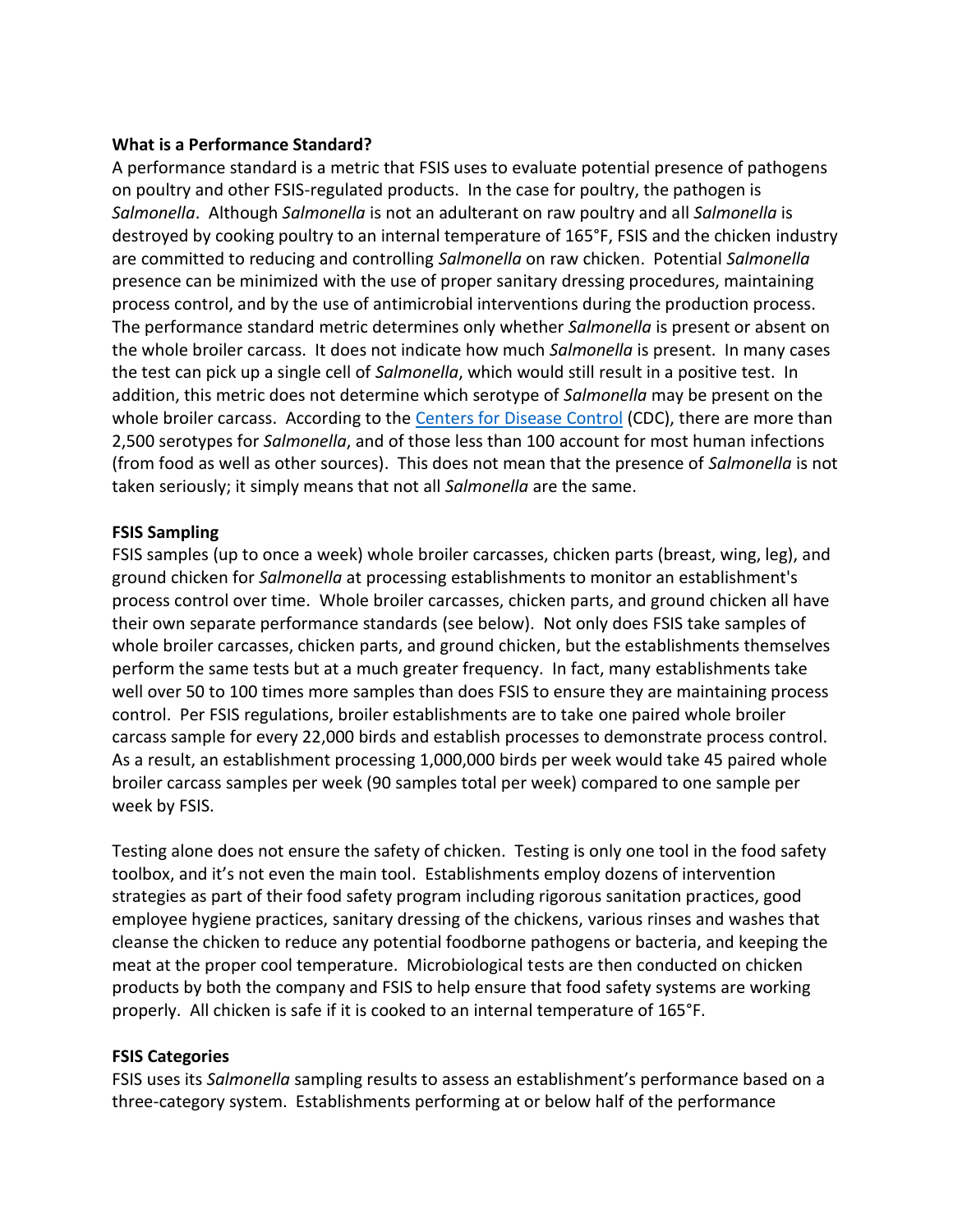standard are placed in Category 1. Establishments that are equal to or less than the performance standard but above half of the performance standard are in Category 2. Establishments that are in Category 2 are still meeting the performance standard. An establishment in Category 3 is exceeding the *Salmonella* performance standard. The category breakdown between whole broiler carcasses, chicken parts, and ground chicken can be found in the chart below:

| Product                      | <b>FSIS Salmonella</b> | Category      | Category                   | Category |
|------------------------------|------------------------|---------------|----------------------------|----------|
|                              | Performance            |               |                            |          |
|                              | Standard               |               |                            |          |
| <b>Whole Broiler Carcass</b> | 9.8%                   | $\leq 4.9\%$  | $> 4.9\%$ and $\leq 9.8\%$ | >9.8%    |
| Chicken Part (breast, wing,  | 15.4%                  | $\leq 7.7\%$  | $>$ 7.7% and $\leq$ 15.4%  | > 15.4%  |
| leg)                         |                        |               |                            |          |
| Ground Chicken               | 25.0%                  | $\leq 12.5\%$ | $>$ 12.5% and $\leq$ 25.0% | > 25.0%  |

## **How are Categories Calculated?**

FSIS uses a 52-week window to calculate categories. The number of samples taken by FSIS in a 52-week window serves as the denominator. The number of samples tested positive for *Salmonella* serves as the numerator. Several examples for whole broiler carcasses categories are outlined below. Note how influential the number of samples taken by FSIS is to an establishment's category status even when the number of positive samples remains the same.

|                  | # Positive<br><b>Salmonella</b><br><b>Samples</b> | # FSIS Samples in<br>52-weeks | <b>Salmonella</b><br>Prevalence (%) | <b>Category Status?</b> |
|------------------|---------------------------------------------------|-------------------------------|-------------------------------------|-------------------------|
| <b>Example 1</b> | 2                                                 | 52                            | 3.8%                                | Category 1              |
| <b>Example 2</b> | $\overline{2}$                                    | 42                            | 4.8%                                | <b>Category 1</b>       |
| <b>Example 3</b> | 2                                                 | 32                            | 6.3%                                | <b>Category 2</b>       |
| <b>Example 4</b> | 4                                                 | 52                            | 7.7%                                | <b>Category 2</b>       |
| <b>Example 5</b> | 4                                                 | 42                            | 9.5%                                | <b>Category 2</b>       |
| <b>Example 6</b> | 4                                                 | 32                            | 12.5%                               | <b>Category 3</b>       |

## **How is the Industry Doing?**

The broiler chicken industry is focused on prevention and continuous improvement and the industry's food safety record demonstrates just that. FSIS frequently updates microbiological testing data, category status, and other related information on their website. If you were to look at the [most recent posting](https://www.fsis.usda.gov/wps/portal/fsis/topics/data-collection-and-reports/microbiology/sampling-project-results) of FSIS testing results depicting the prevalence of *Salmonella* on whole broiler carcasses and chicken parts, you would see that the industry is at an all-time low for *Salmonella* on chicken parts. Additionally, you would see that the industry continues to make progress at reducing *Salmonella* prevalence on whole birds over the last six months (see graph below):